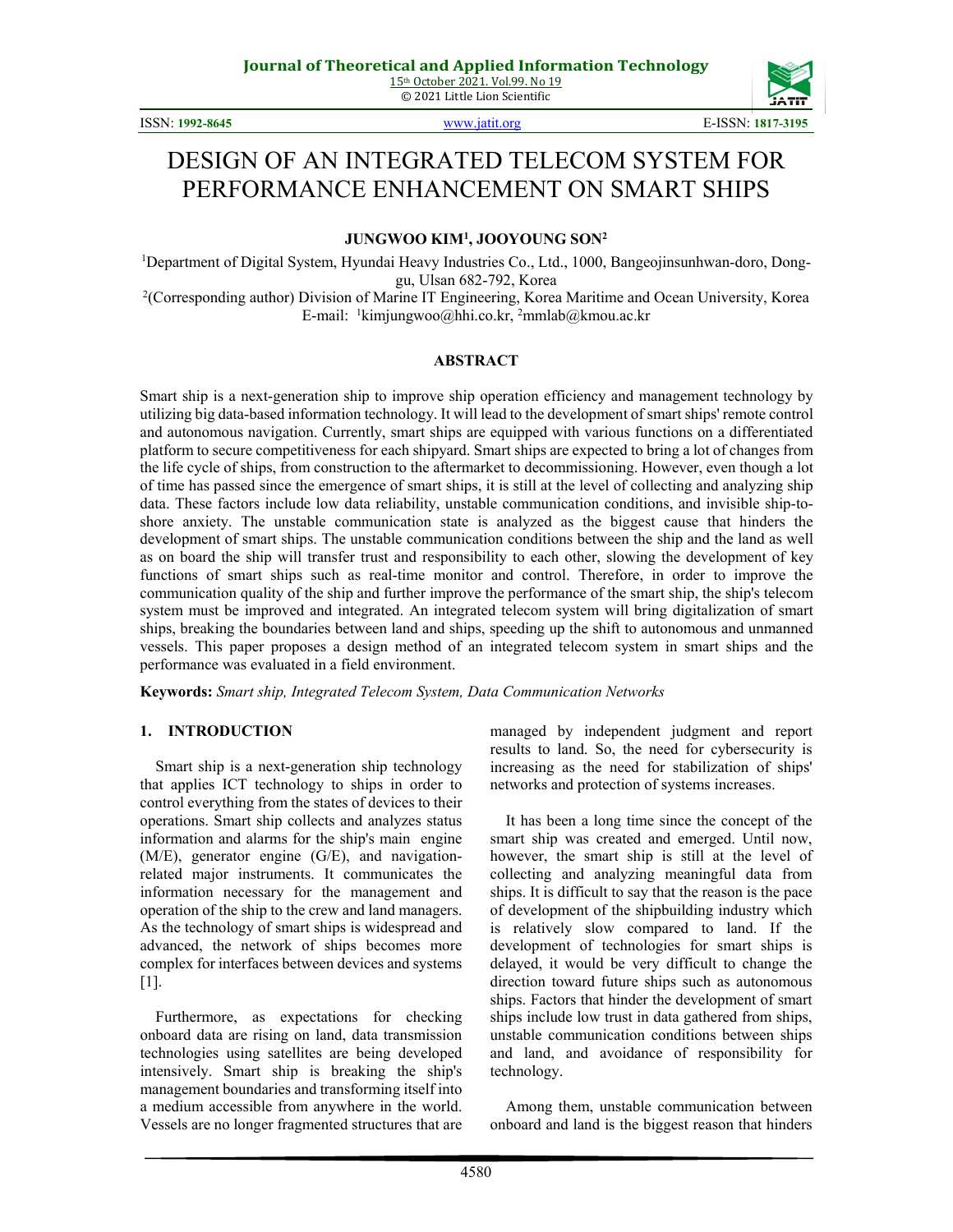## **Journal of Theoretical and Applied Information Technology**

15th October 2021. Vol.99. No 19 © 2021 Little Lion Scientific

ISSN: **1992-8645** [www.jatit.org](http://www.jatit.org/) E-ISSN: **1817-3195**

4581

This paper proposes an integrated telecom system that integrates existing telecom systems in ships. The simplification obtained by integrating the existing telecom systems that were individually installed and operated redundantly stabilizes the communication state, increases convenience and provides a variety of communication environments. An integrated telecom system is expected to play many roles in the development of stable technologies for smart ships by breaking the boundaries between ships and land. An integrated telecom system is capable of managing and controlling ships without boundaries between regions and times, beyond the limitations of current smart ships collecting simple data.

Furthermore, it has a cost-saving effect along with preventing safety accidents by eliminating shaded communication areas in ships. Through practical experiments, this paper shows that the integrated telecom system provides the above advantages while maintaining the communication performance compared to the existing telecom systems. This proves that there is little overhead that may occur due to the integration.

#### **2. TELECOM SYSTEM ANALYSIS**

The telecom systems deployed in ships are listed up in Table 1. Some telecom systems are not included in both mandatory installation equipment and type approval of IMO (International Maritime Organization). Those may be installed in ships, but the treaty and classification does not reflect them yet. CCTV systems, entertainment systems, wireless systems, and LAN systems, which are rapidly being developed in recent years, are not included in either category.

In Table 1, there are 6 mandatory installation equipment that is 24% of the listed entire equipment, and 8 equipment that need type approval that is 32% of the listed entire equipment. There are clear limitations in defining today's telecom system based on the criteria of treaties and classifications defined in the past. More than 70% of telecom systems listed in Table 1 are reviewed and installed as functions suitable for each purpose. In other words, although it is commonly used in ships, it may not be suitable for use in ships because there is no installation standard and basis. Reflecting this reality, ship telecom systems should be developed and put into effect through joint research by treaty, classification, and manufacturers for system standardization [6].

the development of smart ship technology. If an error or failure occurs on land while collecting data on a ship, data manipulation and restoration are difficult due to the limitations of communication network speed and maintenance restriction. If the ship fails to collect data needed for smart operations due to internal communication failures, immediate recovery is impossible without the help of experts.

The unstable communication status of ships causes the transfer of responsibility between ships and land, and slows the development of smart ships' technologies such as real-time remote management and control. Smart ship should provide real-time data and analysis results to both the ship itself and land using a stable telecom system. Along with this, both work productivity and convenience should be increased by simplifying the telecom system.

Delivery of voice and data for communication on ships including smart ships is possible by telecom systems. So far, various telecom systems installed on ships are independently configured without interworking. Ship's telecom systems are functionally separated and installed by following maritime regulations, even if the roles are similar or overlapping [2][3]. Data types of the existing telecom systems are largely divided into Serial, I/O (Input / Output), and Ethernet TCP/IP. The Serial data type is used by protocols such as RS-232, RS-422, and RS-485. The I/O data type is used output continuously changing information such as voltage or current. The Ethernet TCP/IP data type is an internet standard protocol to communicate data on systems. Most telecom systems installed on ships are configured to enable an independent communication scheme without considering interoperability. Compared to land, the conservative ship environment can be interpreted as a yardstick for system verification that older systems represent stability.

It is far-fetched to expect development into future ships, including smart ships, based on telecom systems developed and operated under maritime regulations published decades ago. Technological developments inherent in the two sides of change and decline, especially technologies that induce changes in the ship's environment, such as smart ships, are difficult to complete without changes in the basic environment, such as telecom systems. Therefore, changes to existing telecom systems are essential to improve the management performance of smart ships.

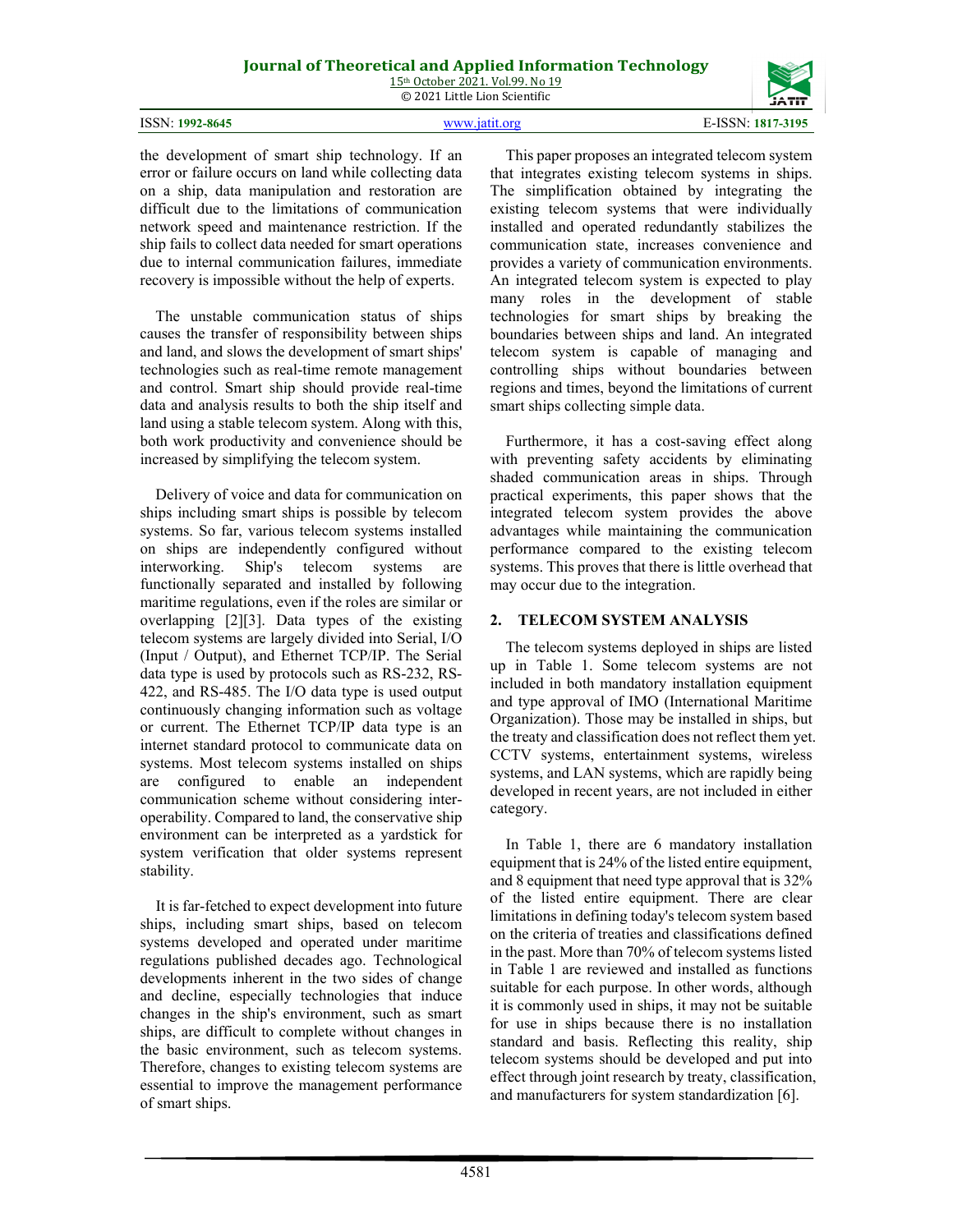### **Journal of Theoretical and Applied Information Technology**

15th October 2021. Vol.99. No 19 © 2021 Little Lion Scientific



| ISSN: 1992-8645 |  |
|-----------------|--|

ISSN: **1992-8645** [www.jatit.org](http://www.jatit.org/) E-ISSN: **1817-3195**

*Table 1. Telecom systems in ships*

| Seq.#          | Telecom Systems                                | Mandatory      | Type Approval  |
|----------------|------------------------------------------------|----------------|----------------|
| $\mathbf{1}$   | VSAT system                                    | X              | X              |
| $\overline{2}$ | Satellite communication (C & F)                | $\Omega$       | $\Omega$       |
| 3              | Electric clock system                          | X              | X              |
| 4              | Sound powered telephone system                 | $\mathbf{O}$   | $\overline{O}$ |
| 5              | Communal aerial system                         | X              | X              |
| 6              | MF/HF DSC radio system                         | $\Omega$       | $\Omega$       |
| $\overline{7}$ | VHF DSC radio system                           | $\overline{O}$ | $\overline{O}$ |
| 8              | LAN system                                     | $\mathbf{X}$   | X              |
| 9              | VHF radio telephone system                     | X              | X              |
| 10             | UHF radio system                               | X              | X              |
| 11             | Auto telephone system (PABX)                   | X              | X              |
| 12             | Bridge navigational watch alarm system (BNWAS) | $\Omega$       | $\overline{O}$ |
| 13             | Closed circuit television (CCTV)               | X              | X              |
| 14             | Entertainment system                           | X              | X              |
| 15             | Cinema system                                  | $\mathbf X$    | $\mathbf X$    |
| 16             | Collaboration system                           | X              | X              |
| 17             | Wireless network system                        | X              | X              |
| 18             | Public address and general alarm (PAGA) system | $\Omega$       | $\Omega$       |
| 19             | Talkback system                                | X              | X              |
| 20             | Integrated control & monitoring system (ICMS)  | X              | $\Omega$       |
| 21             | Extension Alarm System (EAS)                   | X              | $\Omega$       |
| 22             | Elevator alarm system                          | $\mathbf X$    | $\mathbf X$    |
| 23             | Ref. chamber alarm system                      | X              | X              |
| 24             | Hospital calling alarm system                  | X              | X              |
| 25             | Satellite TV system                            | $\mathbf X$    | X              |

| System [1] | Main<br>Server<br>Equipment | Terminal             |
|------------|-----------------------------|----------------------|
| System [2] | Server                      | Terminal<br>Terminal |
| System [3] | Main<br>Terminal<br>Cabinet | Terminal             |

*Figure 1. Configurations of the existing telecom systems*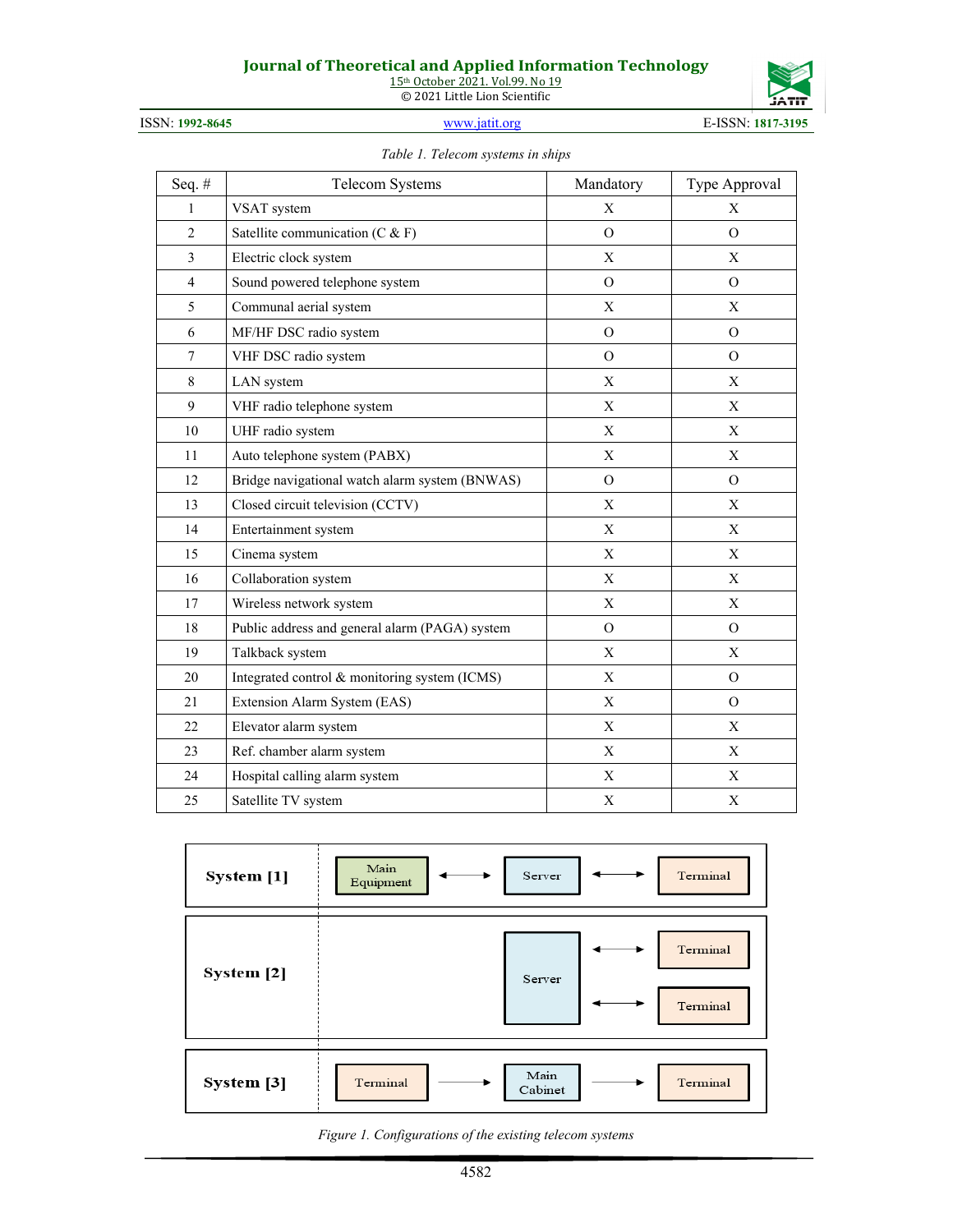| <b>Journal of Theoretical and Applied Information Technology</b> |  |
|------------------------------------------------------------------|--|
| 15 <sup>th</sup> October 2021, Vol.99, No 19                     |  |
| © 2021 Little Lion Scientific                                    |  |
|                                                                  |  |

| ISSN: 1992-8645 | www.jatit.org | E-ISSN: 1817-3195 |
|-----------------|---------------|-------------------|

In the past, a ship's telecom system was clearly distinguished from other systems as a tool for communication. However, with increasing interest in the management and control of ships, such as smart ship, the ship's devices and systems store and share data with the telecom system. With the development of ship technology, the role and function of the ship's telecom system are becoming more important. However, except for some of the ship's telecom systems, there are no management standards such as marine regulations [4][5].

Therefore, the communication method of smart ships is interpreted as having no regulations or standards for data. Standardization of data is necessary to develop and implement technologies that meet the requirements of smart ships.

Figure 1 shows diagrams of the existing telecom systems of ships. System [1] is a structure in which data from equipment such as engines and generators are

collected from the server of the system and delivered to users through the terminal of the system. Users check the data and control the status of the equipment through the system's terminal.

System [2] is a structure that exchanges information or data between users using system's terminals, such as the telephone system or PCs. System [3] is a structure that is passed to users through the main cabinet by buttons or sensors on terminals of the system. Typically, it is configured in one direction for the purpose of checking status information.

Today's telecom systems being operated in ships have unclear boundaries among them. This means that the definition and scope of the telecom systems are wider and more diverse than in the past. As shown in Table 2, the ship's telecom systems are divided into a variety of onboard telecom systems, outboard telecom systems, and safety and alarm telecom systems.

| Seq. | Classification                 | System name                                    |  |
|------|--------------------------------|------------------------------------------------|--|
| 1    | Outboard telecom systems       | MF/HF DSC radio system                         |  |
| 2    |                                | VHF DSC radio system                           |  |
| 3    |                                | VHF radio telephone system                     |  |
| 4    |                                | Satellite communication $(C & F)$              |  |
| 5    |                                | VSAT system                                    |  |
| 6    | Onboard telecom systems        | Auto telephone system (PABX)                   |  |
| 7    |                                | LAN system                                     |  |
| 8    |                                | Talkback system                                |  |
| 9    |                                | UHF radio system                               |  |
| 10   |                                | Wireless network system                        |  |
| 11   | Safety & alarm telecom systems | Bridge navigational watch alarm system (BNWAS) |  |
| 12   |                                | Integrated control & monitoring system (ICMS)  |  |
| 13   |                                | Extension Alarm System (EAS)                   |  |
| 14   |                                | Public address and general alarm system (PAGA) |  |
| 15   |                                | Closed-circuit television system (CCTV)        |  |
| 16   |                                | Ship's alarm system                            |  |

*Table 2. Classification of communication systems in ships*

Among the systems currently operating on ships, all systems that communicate the situation and share the data with the telecom system were classified as telecom systems. In particular, when ship management technology is activated as in smart ships, the boundaries of the systems according to functions will disappear as it is now.

The outboard telecom systems in Table 2 include long-distance wireless communication and satellite communication systems. Long-distance wireless communication systems are used in emergency situations of ships or when communication between ships is required.

Satellite communication systems are used to exchange essential operational information with land.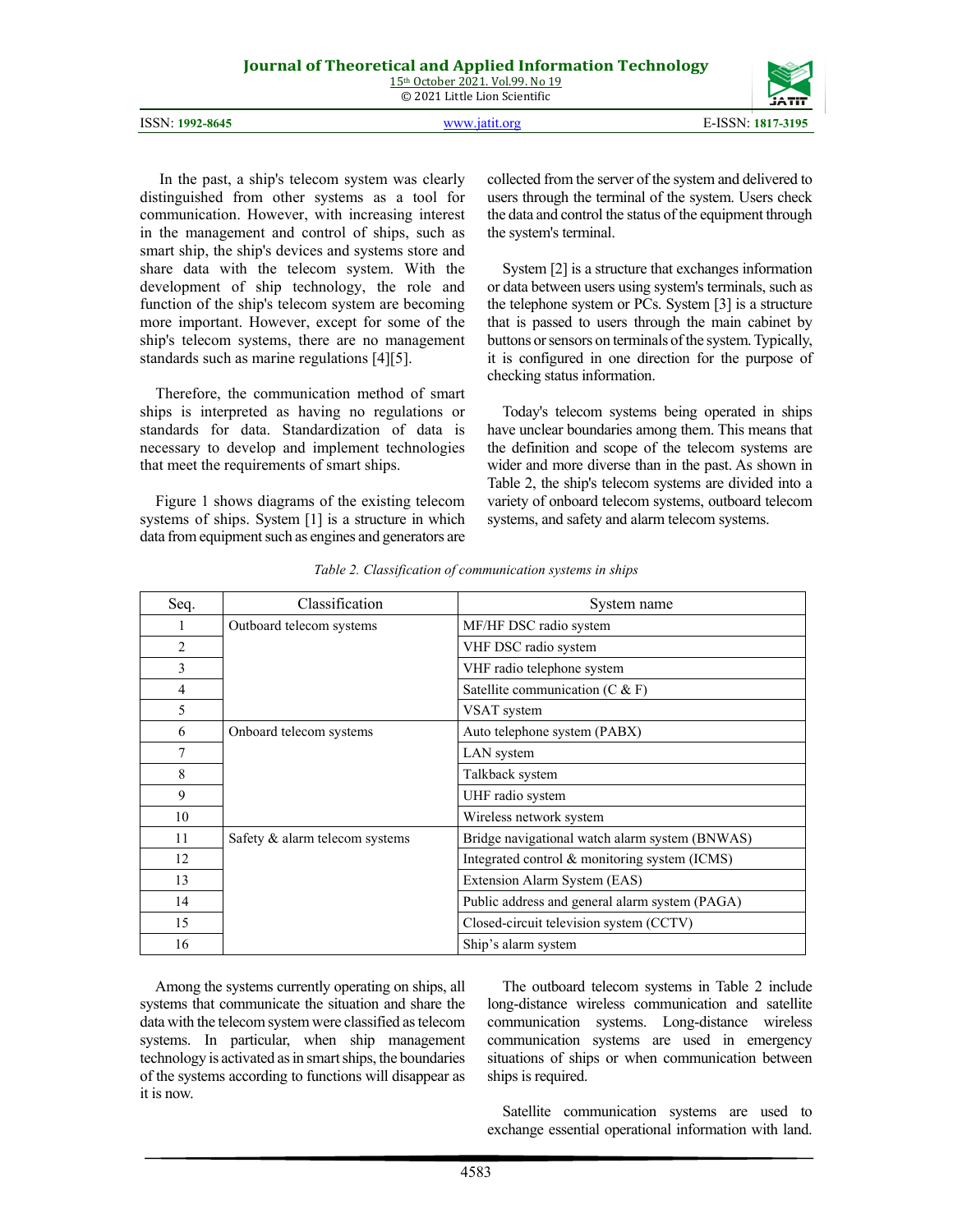|                 |               | ________          |
|-----------------|---------------|-------------------|
|                 |               |                   |
| ISSN: 1992-8645 | WWW 19111 Org | E-ISSN: 1817-3195 |

With the advent of monthly fixed-rate satellite communications such as VSAT (Very Small Aperture Terminal), management techniques using ship data became full-fledged, and the Internet became available even while sailing.

Onboard telecom systems include automatic telephone systems, wireless network systems, and UHF (Ultra High Frequency) systems for onboard wireless communications. In complex iron structures of ships, wireless communication systems are not often installed in practice due to their low stability and efficiency compared to their high initial cost.

However, as the demand for data collection of ships increases, the number of ships building a wireless network system environment is now growing. This is because, when a specific device needs to be connected on a ship in operation, establishing a wireless network system is more efficient than additionally installing cables.

As a result, LAN systems with Wi-Fi functionality are used together by various devices and systems such as engines, generators, and sensors. The ship's telecom system interfaces most of the instruments and systems and shares their data.

Safety and alarm telecom systems consist of systems for onboard control and alarms. These are essential systems for onboard situation judgment and are responsible for the safe operations of ships. Safety and alarm telecom systems share status information through the LAN systems or deliver data needed for smart ships. The role and importance of ship's telecom systems as media that can bring all of the ship's systems together will increase.

#### **3. NECESSITY OFAN INTEGRATED TELECOM SYSTEM**

So far, smart ships have not grown into a technology that enables organic communication with the crew while ensuring the autonomy of ship control. They just try to get real-time data as much as possible to express the ship's status but they do not perform the real-time management and control yet even though those are key components of smart ships. Smart ships did not make organic changes to related systems from the development process.

A new platform requires efficient changes with many systems from the time of being developed to the time of being settled. However, smart ships were implemented separately from existing systems to avoid the ship's conservative tendencies and challenging marine regulations. As a result, smart ships remain at the level of collecting and referencing data.

Systems installed on ships must also be changed to complete technologies of the future ship along with smart ships. Systems on ships have been separately configured and developed to meet purposes of use over the past few decades. Besides, even the same functional systems made by different manufacturers may have different technologies and methods. Simple integrating or making changes to the ship's systems demands a lot of time and cost.



*Figure 2. Configuration of the proposed integrated telecom system*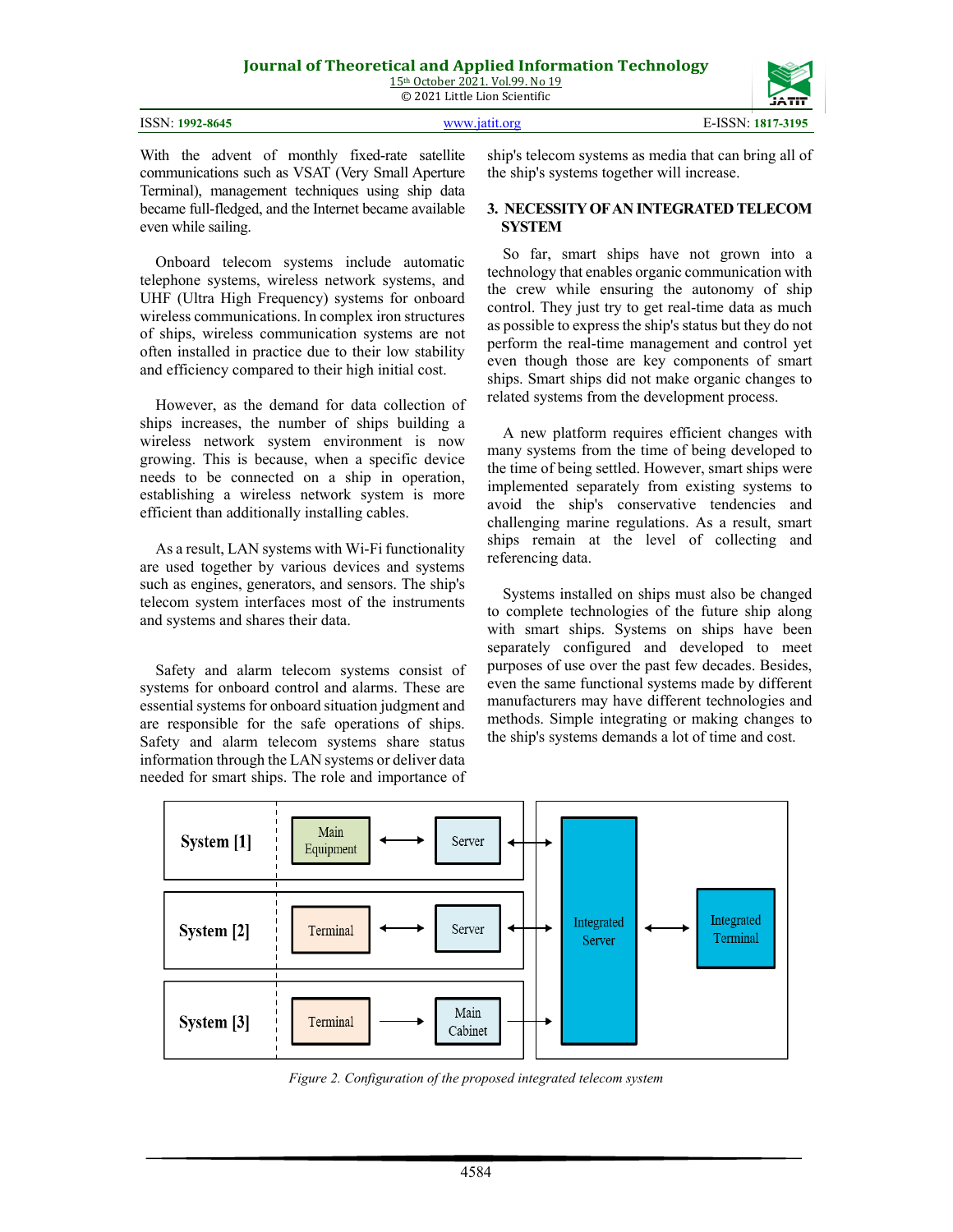| ISSN: 1992-8645 | www.jatit.org | E-ISSN: 1817-3195 |
|-----------------|---------------|-------------------|

Therefore, a new platform and an intermediate medium that can integrate and control systems for stable engagement with ship's systems are needed. They increase the stability among ship's systems, and allow various solutions to be provided in case of failure.

Since stable communication states are closely related to the technological advancement and performance improvement of smart ships, changes to telecom systems should be preceded. In addition, as all data on ships is transmitted and shared through the telecom systems, a specialized system is needed for the integrated control of the telecom systems. Seamless data sharing of smart ships can increase trust between ships and land, and secure a sense of stability in technologies.

This paper proposes a design method for an integrated telecom system that integrates the existing telecom systems to improve the telecommunication environment on smart ships. Figure 2 is a configuration diagram for the proposed integrated telecom system.

Existing telecom systems have the same structure except that the system-specific terminals shown in Figure 1 have been removed. The integrated telecom system shown in the rectangle on the right hand side of Figure 2 is interfaced with the server and the main cabinet of the existing telecom system through the integrated server. Integrated terminals in the integrated telecom system provide integrated functions of each terminal in the existing telecom systems.

The advantages of the integrated telecom system can ensure the safety of efficient network operations and external intrusions such as viruses and hacking, by making the data compressible and controllable. The integrated telecom system expects to increase the performance and utilization of smart ships by providing a stable communication environment.

This paper demonstrates that the proposed integrated telecom system has little performance overhead in terms of processing time compared with the existing telecom system through experiments. This proves the overhead that may occur due to the integration is negligible. That means that there are much better reasons why the integrated telecom system is readily acceptable when considering advantages of the integrated telecom system.

#### **4. PERFORMANCE EVALUATION**

#### **4.1 Experiment environment**

The ship's existing telecom systems have been installed and operated independently and they were not standardized on the data [6]. The existing telecom systems are not data compatible yet if the manufacturers of them are different. If data needs to be shared with other systems, another common type of data needed for exchange should be developed in consultation with each other.

This paper classifies the existing telecom systems as shown in Table 2 according to the representative network types. The telecom systems can also be classified as shown in Table 2 according to the data types that the telecom systems are using to send and receive data. Data types shown in Table 3 are defined following the data packet formats used in the network types.

*Table 3. Classification Of The Existing Telecom Systems By Data Types*

| Data Types      | <b>Telecom Systems</b>                                                                                                                                                   |
|-----------------|--------------------------------------------------------------------------------------------------------------------------------------------------------------------------|
| Serial          | MF/HF DSC radio system<br>VHF DSC radio system<br>VHF radio telephone system<br>Talkback system<br>UHF radio system<br><b>BNWAS</b><br><b>ICMS</b><br>EAS<br>PAGA system |
| A/O             | Ship's alarm system                                                                                                                                                      |
| Ethernet TCP/IP | Satellite communication $(C & F)$<br>VSAT system<br>Auto telephone system (PABX)<br>LAN system<br>Wireless network system<br>CCTV system                                 |

Data types of the existing telecom systems are largely divided into Serial, A/O (Analog Output), and Ethernet TCP/IP. The Serial data type is mainly used by protocols such as RS-232, RS-422, and RS-485 serial communication network protocols and is used to communicate or control the state of the systems. The A/O data type is used in various alarm systems on ships. Finally, the Ethernet TCP/IP data type is used to exchange data among the systems, deliver voice and control the systems as well.

The Ethernet TCP/IP data type is defined as a default data type in the integrated telecom system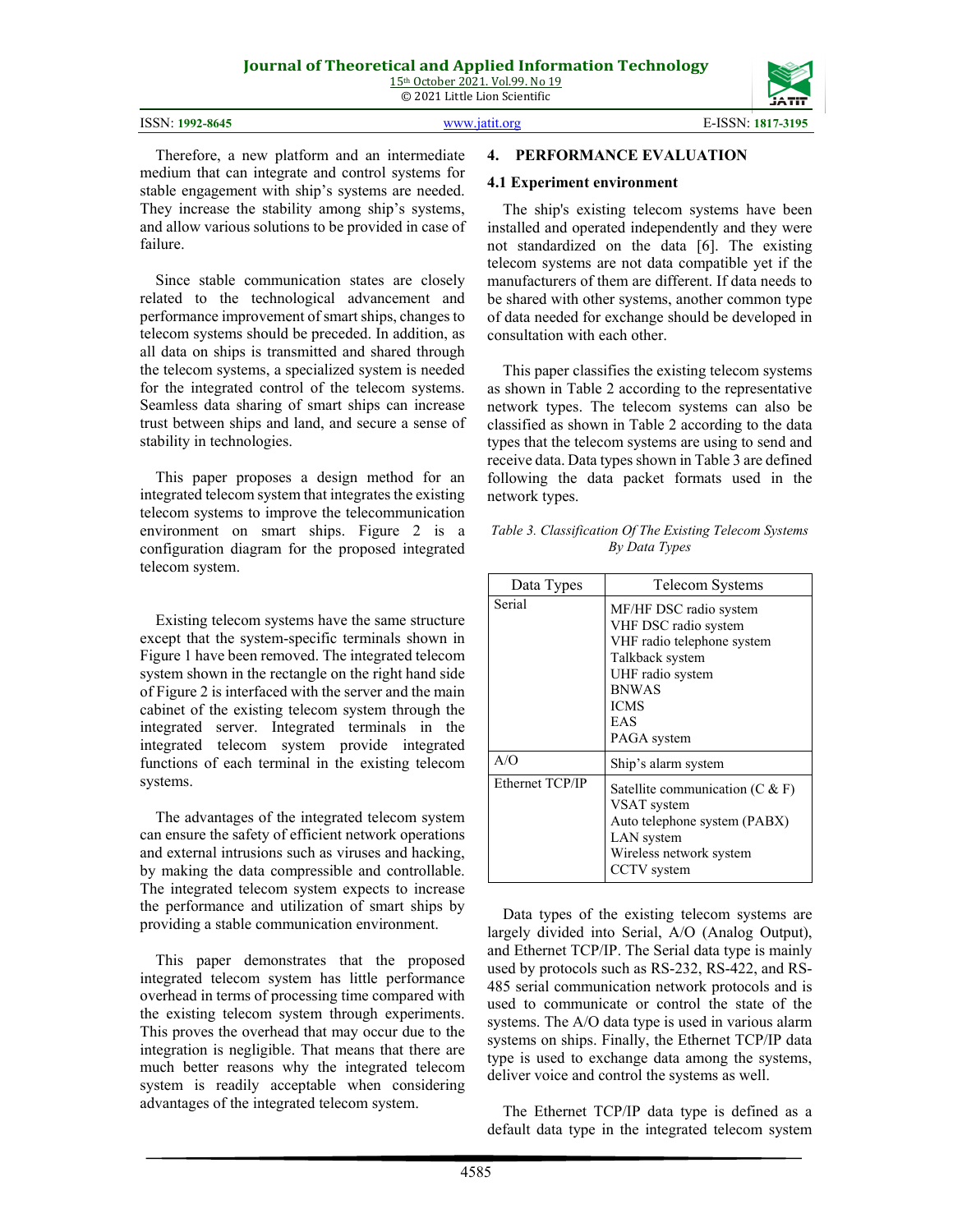ISSN: **1992-8645** [www.jatit.org](http://www.jatit.org/) E-ISSN: **1817-3195**

because it is most commonly used in configuring a ship's network nowadays.

*Table 4. Telecom Systems For Data Types For The Experiments*

| Data Types      | Telecom Systems           |
|-----------------|---------------------------|
| RS-422 Serial   | <b>ICMS</b>               |
| A/O             | Ship's alarm system       |
| Ethernet TCP/IP | Onboard telephone system  |
|                 | Integrated telecom system |

For the performance comparison experiments between the existing telecom systems and the integrated telecom system, the telecom system corresponding to each data type is defined as shown in Table 4. Among the existing telecom systems listed in Table 3, it is selected as a representative system by each data type.

The ICMS (Integrated Control and Monitoring System) is a system that collects data from instruments related to the ship engine and manages them, accounting for more than 60% of the data on smart ships. The ship's alarm system is a collective name for various alarm systems to which alarms are automatically propagated by the ship's major

systems or manually propagated by the crew at a particular location. Smart ships monitor various alarm systems in real-time to make decisions according to the conditions of them. The onboard telephone system is configured with a LAN system. It should be managed essentially in the operation of smart ships for onboard control and communication between ships and land.

This paper compares the processing time for each data type shown in Table 4 by building the existing systems and the proposed integrated telecom system as depicted in Figure 3 and analyzes the results of the experiments.

For the experiments, the ICMS uses an alarm generator to generate data of the temperature of the main engine and deliver them to an ICMS server by using the RS-422 serial communication method. For the existing telecom system case, the time is measured from when a temperature data starts to be transmitted from the alarm generator in the main engine to the moment it is finally transmitted to an ICMS PC through the ICMS server. For the integrated telecom system case, the time is measured from when a temperature data is transmitted from the alarm generator in the main engine to the moment it is finally transmitted to an integrated terminal through the ICMS server and an integrated server.



*Figure 3. Test-Bed Diagram For The Existing Telecom System And The Integrated Telecom System*

For the ship's alarm system, ON/OFF signals of a sensor are repeatedly generated. The signals are passed to a control panel. For the existing telecom system case, the time is measured from when a signal data starts to be transmitted from the sensor to a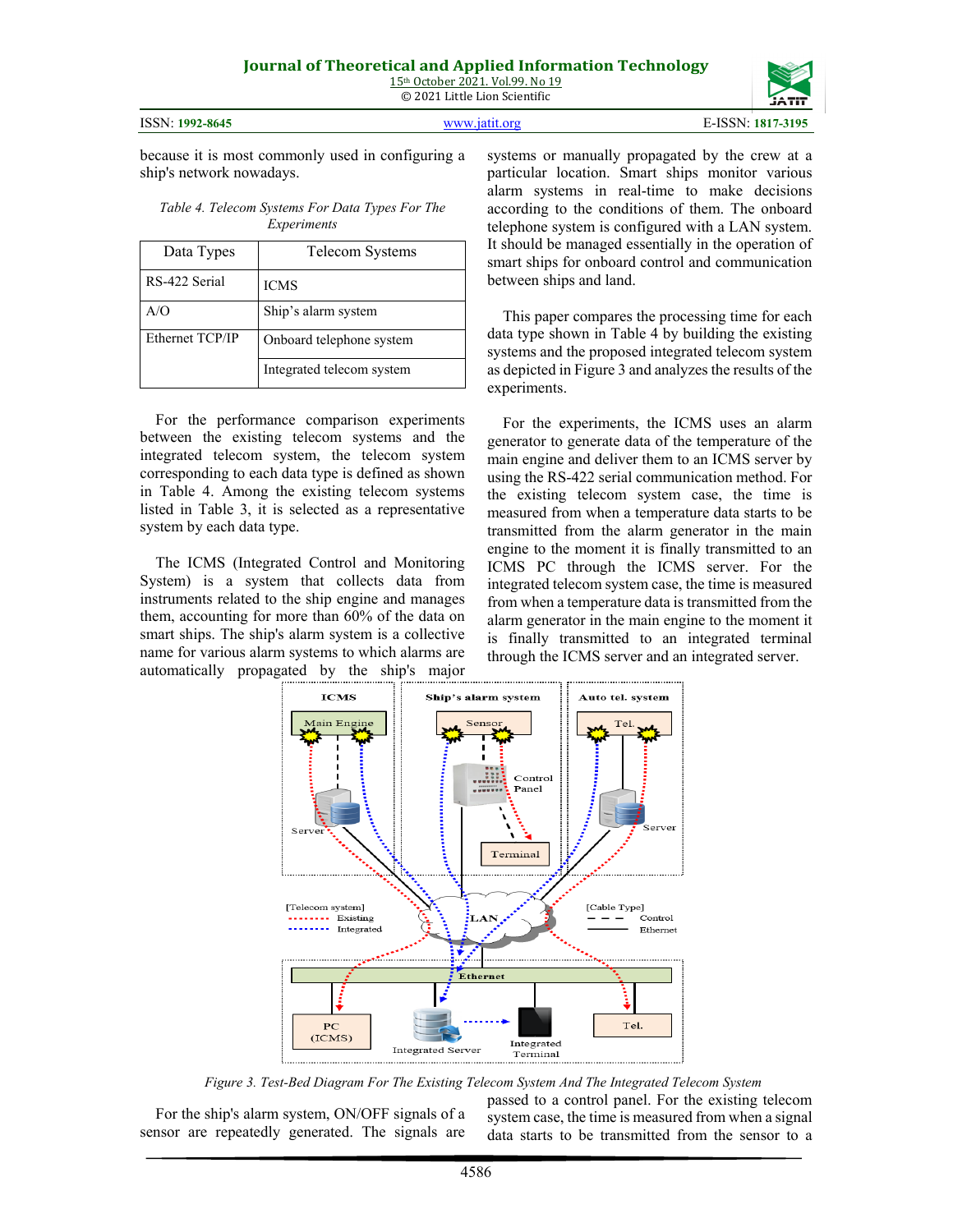# **Journal of Theoretical and Applied Information Technology**

15th October 2021. Vol.99. No 19 © 2021 Little Lion Scientific

| ISSN: 1992-8645 | www.jatit.org | E-ISSN: 1817-3195 |
|-----------------|---------------|-------------------|

terminal through the control panel. For the integrated telecom system case, the time is measured from when a signal data starts to be transmitted from the sensor to the integrated terminal through the control panel and the integrated server. In the control panel, the process of changing A/O (Analog Output) data type to the Ethernet TCP/IP data type to deliver the signal data to the integrated server.

For the existing telecom system case of the onboard telephone system, the time of each call is measured from an outgoing phone to a receiving phone via a PABX server. For the integrated telecom system case, the time of each call from the outgoing phone to the integrated terminal through the PABX and the integrated server.

Table 5 is the detailed specification of the equipment used in the test-bed environment, and both of the existing and the integrated telecom systems were tested under the same condition.

Experiments have been repeatedly performed 1,000 times each for the existing and the integrated telecom systems, respectively.

| Table 5. Specification Of Equipment Used In The Test- |  |
|-------------------------------------------------------|--|
| <b>Bed Environment</b>                                |  |

| Equipment              | Specification                                   |
|------------------------|-------------------------------------------------|
| Integrated<br>Server   | CPU : Intel Core i7-10700F                      |
|                        | Memory: DDR4 8GB                                |
|                        | Storage: 2TB                                    |
|                        | OS: Microsoft Windows 10                        |
|                        | Database : MS-SQL Server 2012<br><b>Express</b> |
| Integrated<br>Terminal | CPU: Qualcomm Snapdragon 450                    |
|                        | Memory: 4GB                                     |
|                        | Storage: 64GB                                   |
|                        | OS: Android Oreo 8.1                            |
| Alarm<br>Generator     | CPU: Intel Core i3-9100F                        |
|                        | Memory: DDR4 8GB                                |
|                        | Storage: 1TB                                    |
|                        | OS: Microsoft Windows 10                        |
| Switch                 | Cisco WS-C2960-24-S                             |

#### **4.2 Results of the experiments**

Figure 4 is the result of measuring the average processing times of the existing telecom system and the integrated telecom system for the ICMS.

The integrated telecom system for the ICMS took additional 268.8ms processing time on average compared to the existing telecom system. That means the average processing time for the ICMS data type (the Serial data type) by the integrated telecom system is 36.2% longer than by the existing telecom system. It was analyzed that changing the data types from the RS-422 Serial to the Ethernet TCP/IP on the ICMS server took relatively longer processing time on average.



*Figure 4. Average Times Of The Existing Telecom System And The Integrated Telecom System For The ICMS*

Figure 5 shows the comparison result of the average processing times of the existing telecom system and the integrated telecom system for the ship's alarm system.

The integrated telecom system took an average of 552.6ms more processing time than the existing telecom system. The average processing time for the data type of the ship's alarm system by the integrated telecom system is 98.0% longer than by the existing telecom system. The integrated telecom system took very longer processing time in changing data types from the A/O to the Ethernet TCP/IP in the control panel.

The ship's alarm system adds a process of changing the data types in the control panel in the same way as the integrated telecom system to deliver signal data to the smart ship.

Finally, figure 6 is the comparison result of the average processing times of the existing telecom system and the integrated telecom system for the onboard telephone system.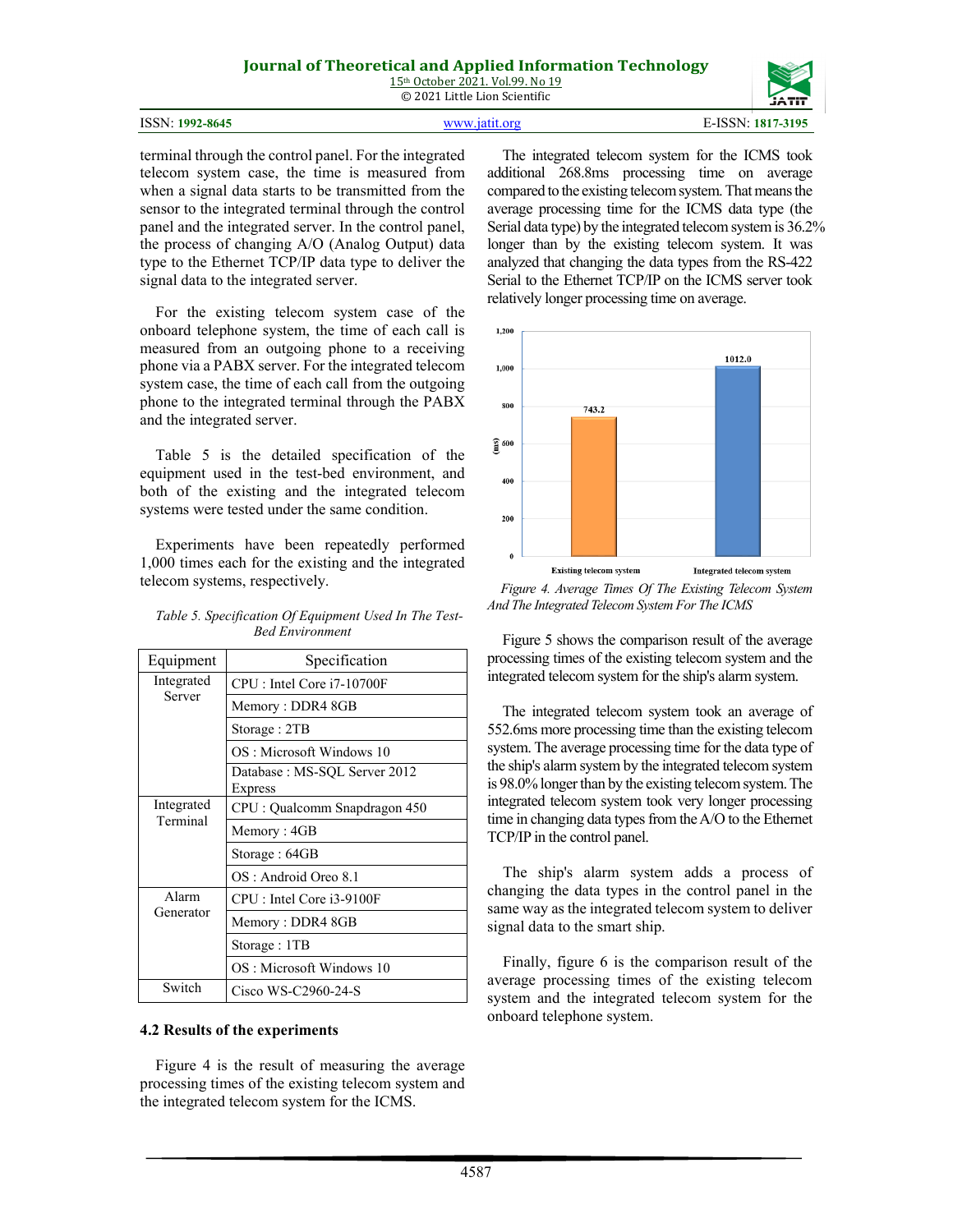

*Figure 5. Average Times Of The Existing Telecom System And The Integrated Telecom System For The Ship's Alarm System*

The integrated telecom system took an average of 14.3ms of processing time more than the existing telecom system. The average processing time for data type of the onboard telephone system by the integrated telecom system is 13.3% longer than by the existing telecom system.

The difference of the processing times between the existing telecom system and the integrated telecom system for the onboard telephone system is much smaller than those for the ICMS and the ship's alarm system. The reason is from the fact that the change of data types is not necessary as both systems already have the same data type of the Ethernet TCP/IP.



*Figure 6. Average Times Of The Existing Telecom System And The Integrated Telecom System For The Onboard Telephone System*

#### **4.3 Analysis Of The Experiment Results**

The experiment results show that the average processing times by the integrated telecom system are commonly longer than those by the existing telecom systems.

However, According to the relevant regulations and application guidelines of the Korean Register, the delay time limit for processing and transmission of data in computer-based systems is stipulated as 2 seconds [7]. Therefore, the fact that the average processing time in the ICMS and the alarm system increased to 1,012ms and 1,117ms, respectively, still satisfies the general data processing delay time upper limits on ships.

And even in the case of the onboard telephone system, if it is within the delay time limit of 400ms defined in the case of Class C, which is the standard for the Internet telephony (VoIP Voice over the Internet Protocol), there is no problem in terms of quality of telephony service.

Therefore, the performance of the integrated telecom system is suitable for services such as data processing, alarms, and telephone calls on ships.

It can be seen that it is very advantageous to adopt the integrated telecom system when considering the seamless data sharing feature, and advantages in design, installation and maintenance acquired by the integrated telecom system.

Based on the experiment results, deployment of the integrated telecom system to smart ships can ensure a stable communication state for the ship's telecom system. The integrated telecom system proposed in this paper has been proven to be superior in terms of performance and convenience for smart ships.

#### **5. CONCLUSION**

This paper proposes a novel integrated telecom system by analyzing existing telecom systems to solve unstable states and improve the performance of communications on smart ships. The telecom system is not just a means of communication but an important system that requires change for the technological development of future ships.

This paper demonstrates that even though the integrated telecom system proposed takes more time compared to the existing telecom system, the